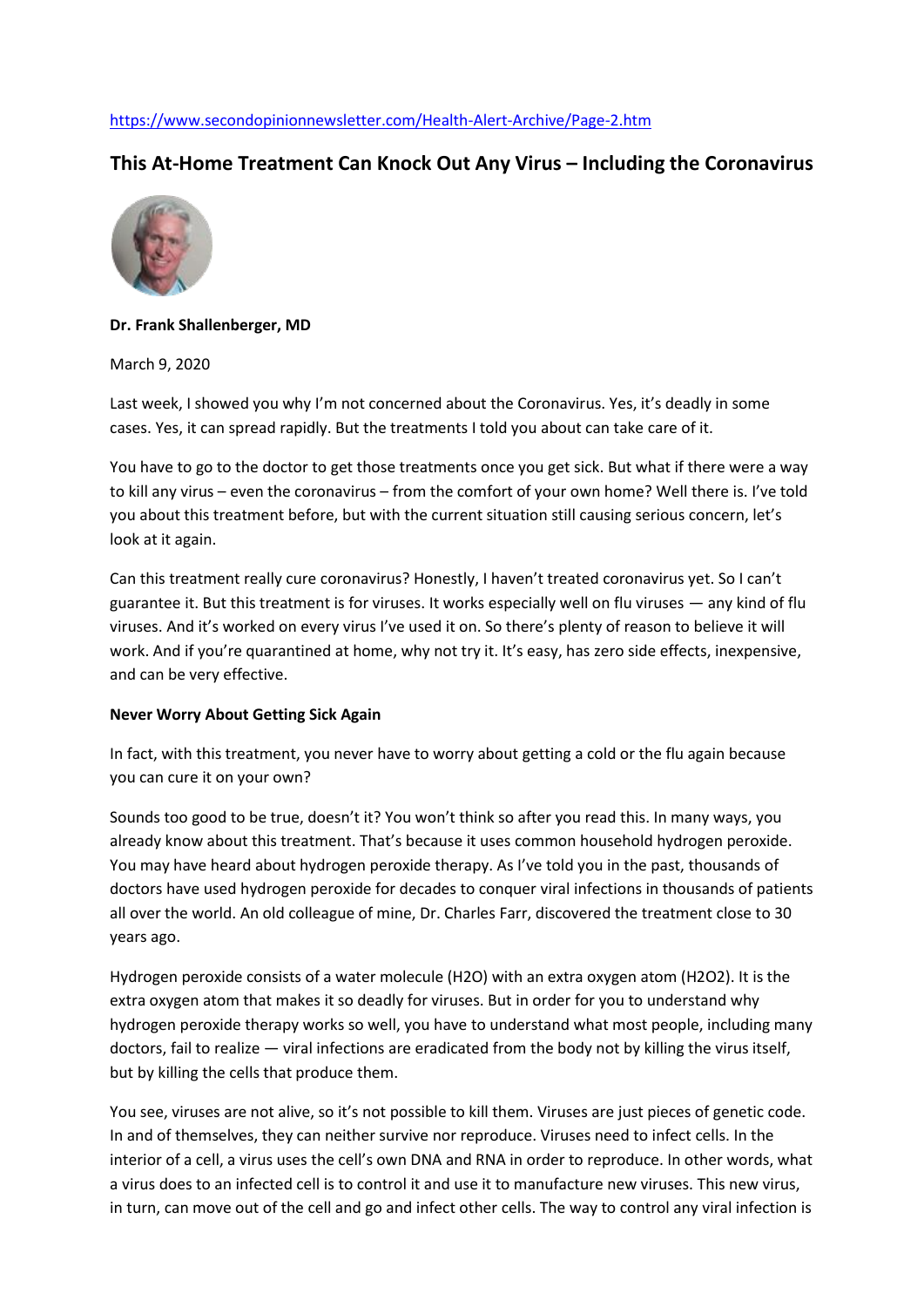not to kill the virus, it is to kill the infected cells that have been turned into viral factories. And that's just what that extra oxygen atom on hydrogen peroxide does.

Healthy cells – cells that are not infected by viruses – are equipped to handle the extra oxygen atom that comes with hydrogen peroxide because they have healthy antioxidant defense systems. But once they are infected with a virus, they lose much of their defensive capability, and are then easily destroyed by hydrogen peroxide.

Hydrogen peroxide is so good at killing infections, it's what God designed your immune cells to use to kill and control infections of all kinds. When your immune cells are busy killing the infected cells that make viruses, they make their own hydrogen peroxide to do it. And that's basically how it works. Hydrogen peroxide therapy works by helping your immune cells do the job they were assigned.

## **Hydrogen Peroxide Is a Therapeutic Slam Dunk, But There Are Two Problems**

I have never seen it fail with any virus. I have treated everything from flu to encephalitis to viral pneumonia. And from influenza to hauta virus to West Nile virus — all with the same result: The infection clears, and there are no side effects.

There are only two problems with Dr. Farr's therapy. First, it's cheap. And worse than that you can't patent it because H2O2 is a naturally occurring compound. That means that Big Pharma is not interested. And, since most doctors get all their information from Big Pharma, most of them have never heard about it. Second, it's an intravenous therapy. So you have to see a doctor to get it. But as long as you have a doctor who knows how to administer the treatment properly, you can literally knock out any viral infection you will ever get.

#### **How to Avoid the Doctor**

Fortunately, there's a safe and easy way to get around the need for a doctor. And you don't have to stick a needle in your arm to make it work. There's a new way of administering hydrogen peroxide therapy that's almost as effective as the IV. And better than the IV method, this new treatment can be done at home. And it's ridiculously cheap — even cheaper than the IV.

It's called nebulized hydrogen peroxide. And this is how I learned about it.

A few years ago, I saw a patient with asthma who was taking the asthma medication that her doctor had been giving her in a nebulizer. A nebulizer is a device that is able to convert a liquid into tiny bubbles. I mean really tiny bubbles. Bubbles that are so tiny that they can be seen only under a microscope. When these bubbles come out of the nebulizer, they are so small that they look just like smoke.

The bubbles are so small that they can be inhaled deep down into the deepest regions of the lungs without any discomfort or irritation. It's a great way for asthmatics to get the medication they need to open up their lungs. But there's something else about nebulizers that I had never considered before — nebulizers have a systemic effect.

When I asked this particular patient why she didn't use the nebulizer treatments as often as she was supposed to, she said it was because of the side effects. And then she said something that really struck me. "Dr. Shallenberger, when I take the drug in the nebulizer, it makes me feel the side effects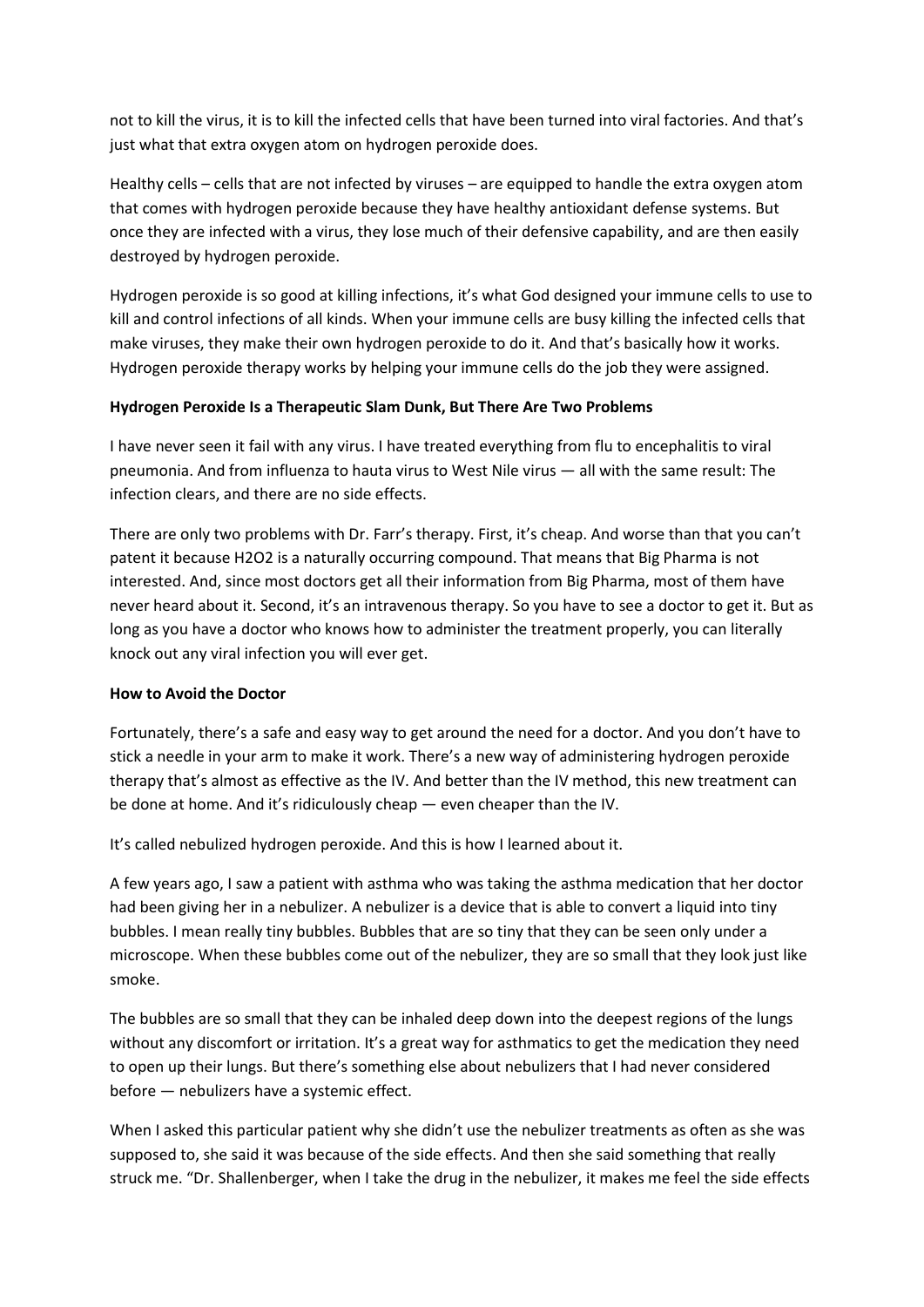just as bad as when the doctors were giving me the same drug intravenously in the hospital. It's unbelievably strong, and it affects my whole body."

## **Here's Why She Felt This Way**

These tiny bubbles were not only delivering medicine to her lungs, they were also delivering the medicine to her entire body through her lungs. And they were delivering it in a way that was just as noticeable to her as when the same medication went directly into her veins. And that's when I had a thought. Why not use the nebulizer delivery system to deliver treatments not just to the lungs but to the whole body?

So I went to work, and began administering hydrogen peroxide to my patients through a nebulizer instead of intravenously. The first patient I used it on was me. I wasn't sick at the time. But I just wanted to make sure that the mixture I used was the right concentration for the lungs. I found the treatment extremely easy to do, and very comfortable. It was just like breathing the purest air you could imagine. And it was in no way irritating.

Then I found my first guinea pig — my wife Judy. Judy learned long ago that one of the "blessings" of marrying me was that she would often have the privilege of being experimented on. And so when she developed the first symptoms of a flu, instead of immediately plugging her into a hydrogen peroxide IV, I had her use the nebulizer for 10 minutes every waking hour.

Actually, she was happy to give this a try. She has very small veins, and it's hard for the nurse to start IVs on her. Using the nebulizer treatment, she was able to get rid of the flu within 72 hours. I knew I was onto something, because IV hydrogen peroxide doesn't work much better than that.

Next, I bought a dozen nebulizers and began offering the treatment to my patients.

Since then I have treated hundreds of cases of colds, flus, sinusitis, and bronchitis all with the same great results. And I found that the nebulizer treatments actually have an advantage over the IV therapy that I hadn't considered at first. And that is, that not only is the hydrogen peroxide disseminated into the entire body through the lungs, it is also going directly to the areas of the body that are most affected by viruses — the sinuses, throat, bronchial tract, and lungs.

## **Here's How You Do It**

Talk to your doctor about H2O2 therapy. Your doctor can help you get a nebulizer. And ask them to prepare and provide you the hydrogen peroxide formula described below. You can find a doctor that uses hydrogen peroxide therapy by going to the doctor referral sections a[t www.acam.org](http://www.acam.org/) and at [www.oxygenhealingtherapies.com.](http://www.oxygenhealingtherapies.com/) Look for doctors that say they use oxidative medicine (this is another way to describe hydrogen peroxide therapy). When kept in the refrigerator, the formula will stay active for about 12 months. Sorry, it won't keep indefinitely. That's because the hydrogen peroxide will gradually convert into water over time. You can either just keep some on hand during the flu season, or have your doctor send you some as soon as it appears you need it.

Give this formula to your doctor: To a 100 cc bag of normal saline add 5 cc of pharmaceutical grade 3% hydrogen peroxide.

Just keep this in the fridge until you feel like you may be coming down with a virus. As with any viral treatment, to get the best results, it's important to use the treatment as soon as possible. And that's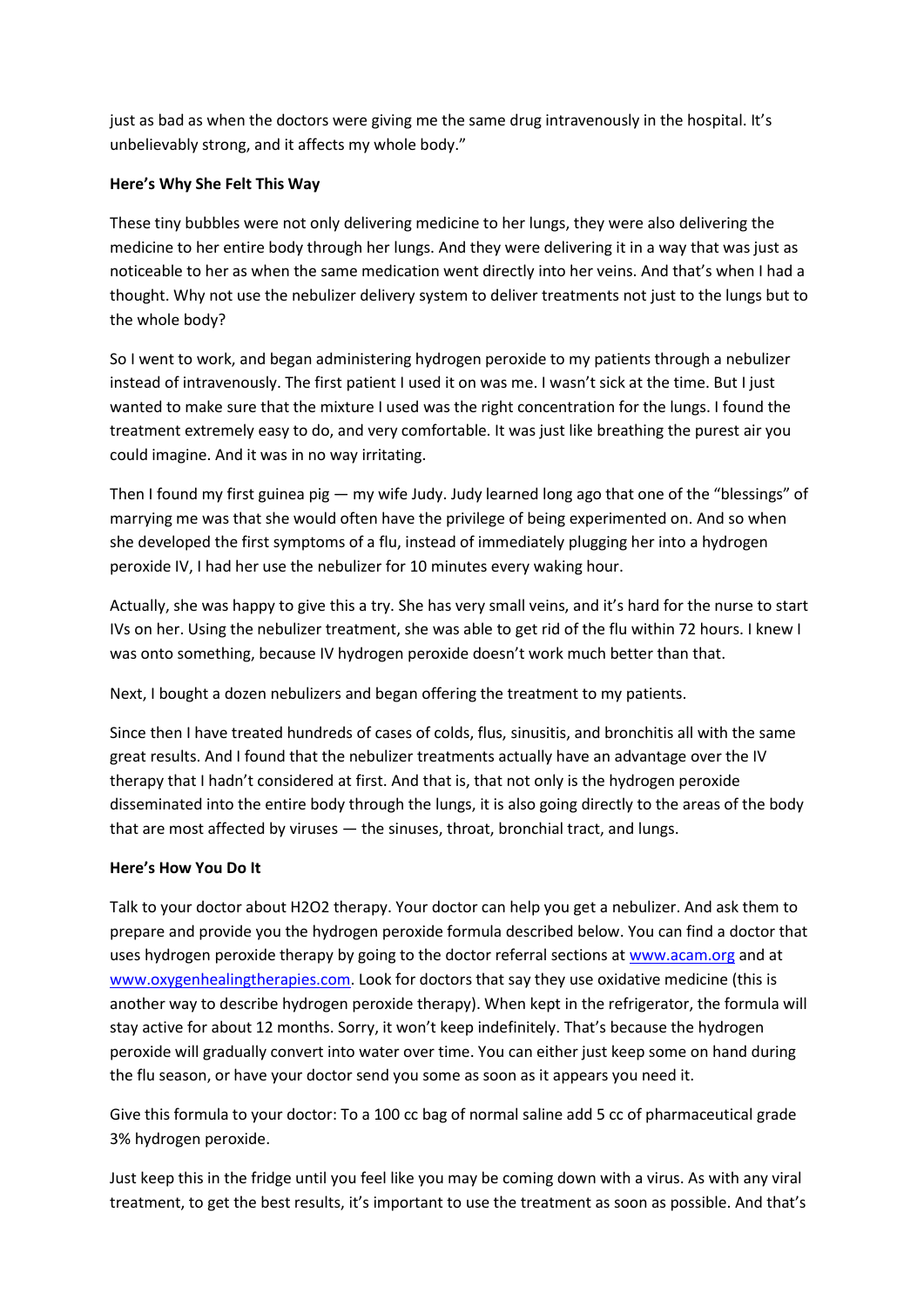one of the other great advantages of the nebulizer treatment. If you start coming down with something on the weekend or a holiday, it's not a problem. You can start treatment without having to wait until your doctor's clinic opens.

The treatments are simple. Just attach a delivery mask to the nebulizer output (see the device's instructions for specifics). Then add 3 cc of the hydrogen peroxide mixture to the nebulizer. Place the mask over your mouth and nose and breathe until the solution is gone. It's as simple as that.

You can literally do this as often as you feel you need to. But, in most cases, I recommend that patients do it every hour for the first day, and then four to six times a day until the infection is completely resolved. In most cases, if you start the treatment early enough, before it has gotten a stronghold, this will be in two to four days.

I have also found these treatments to be useful for non-viral illnesses such as asthma and patients with chronic lung disease. In cases involving chronic lung disorders, such as interstitial disease, cystic fibrosis, chronic bronchitis, or emphysema, I will have the patient use the treatment two to three times per day indefinitely. Most of the time, they see a distinct improvement.

You also can use this treatment safely on infants and children of all ages, though they don't seem to be threatened by the coronavirus.

I honestly believe that having a nebulizer and the hydrogen peroxide treatment at home would be the end to your family ever having to miss work or school because of a viral illness. It certainly has worked that way in my practice.

Diese Behandlung zu Hause kann jedes Virus ausschalten - auch das Coronavirus

Dr. Frank Shallenberger, MD

#### 9. März 2020

Letzte Woche habe ich Ihnen gezeigt, warum ich mir keine Sorgen wegen des Coronavirus mache. Ja, es ist in einigen Fällen tödlich. Ja, es kann sich schnell ausbreiten. Aber die Behandlungsmethoden, von denen ich Ihnen erzählt habe, können das Problem lösen.

Sie müssen zum Arzt gehen, um diese Behandlungen zu bekommen, wenn Sie krank werden. Aber was wäre, wenn es eine Möglichkeit gäbe, jedes Virus - sogar das Coronavirus - von zu Hause aus abzutöten? Nun, es gibt eine. Ich habe Ihnen schon früher von dieser Behandlung erzählt, aber da die derzeitige Situation immer noch Anlass zu ernster Besorgnis gibt, sollten wir sie uns noch einmal ansehen.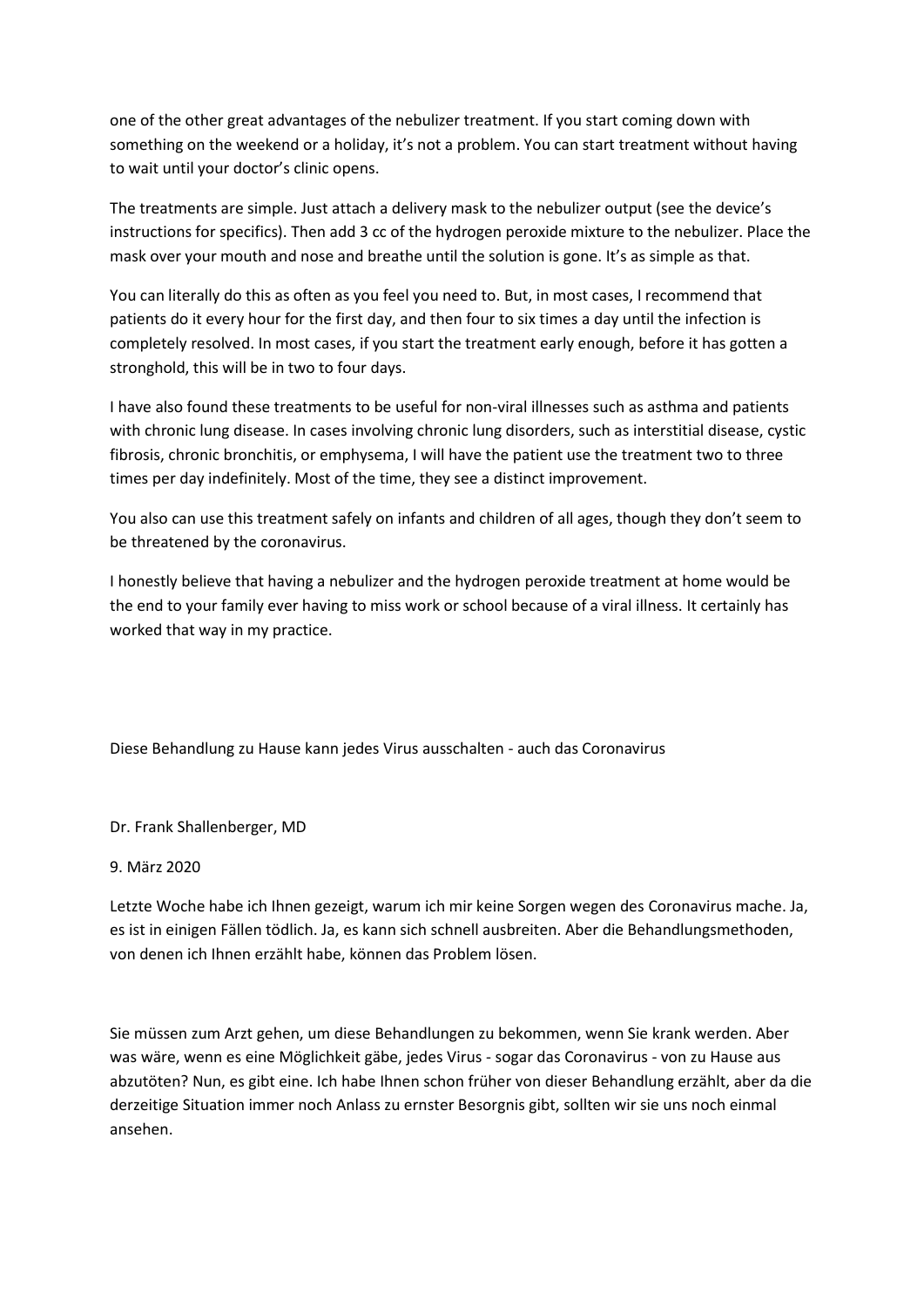Kann diese Behandlung das Coronavirus wirklich heilen? Ehrlich gesagt, habe ich das Coronavirus noch nicht behandelt. Ich kann es also nicht garantieren. Aber diese Behandlung ist für Viren. Sie wirkt besonders gut bei Grippeviren - bei jeder Art von Grippeviren. Und es hat bei jedem Virus funktioniert, bei dem ich es angewendet habe. Es gibt also genügend Grund zur Annahme, dass es funktionieren wird. Und wenn Sie zu Hause unter Quarantäne stehen, warum versuchen Sie es nicht? Es ist einfach, hat keine Nebenwirkungen, ist kostengünstig und kann sehr effektiv sein.

Machen Sie sich nie wieder Sorgen darüber, dass Sie krank werden.

Mit dieser Behandlung müssen Sie sich nie wieder Sorgen machen, dass Sie eine Erkältung oder Grippe bekommen, weil Sie sie selbst heilen können?

Klingt zu schön, um wahr zu sein, nicht wahr? Sie werden nicht mehr so denken, nachdem Sie dies gelesen haben. In vielerlei Hinsicht wissen Sie bereits über diese Behandlung Bescheid. Das liegt daran, dass sie mit haushaltsüblichem Wasserstoffperoxid durchgeführt wird. Vielleicht haben Sie von der Wasserstoffperoxid-Therapie gehört. Wie ich Ihnen bereits in der Vergangenheit gesagt habe, haben Tausende von Ärzten seit Jahrzehnten Wasserstoffperoxid verwendet, um Virusinfektionen bei Tausenden von Patienten auf der ganzen Welt zu besiegen. Ein alter Kollege von mir, Dr. Charles Farr, entdeckte die Behandlung vor fast 30 Jahren.

Wasserstoffperoxid besteht aus einem Wassermolekül (H2O) mit einem zusätzlichen Sauerstoffatom (H2O2). Es ist das zusätzliche Sauerstoffatom, das es für Viren so tödlich macht. Aber damit Sie verstehen können, warum die Wasserstoffperoxidtherapie so gut funktioniert, müssen Sie verstehen, was die meisten Menschen, darunter viele Ärzte, nicht begreifen: Virusinfektionen werden nicht durch das Abtöten des Virus selbst, sondern durch das Abtöten der Zellen, die sie produzieren, aus dem Körper ausgemerzt.

Sehen Sie, Viren sind nicht lebendig, also ist es nicht möglich, sie abzutöten. Viren sind nur Teile des genetischen Codes. An und für sich können sie weder überleben noch sich vermehren. Viren müssen Zellen infizieren. Im Inneren einer Zelle nutzt ein Virus die zelleigene DNA und RNA, um sich zu vermehren. Mit anderen Worten: Was ein Virus mit einer infizierten Zelle macht, ist, sie zu kontrollieren und sie zur Herstellung neuer Viren zu verwenden. Dieses neue Virus wiederum kann sich aus der Zelle herausbewegen und andere Zellen infizieren. Die Art und Weise, eine Virusinfektion zu kontrollieren, besteht nicht darin, das Virus zu töten, sondern die infizierten Zellen, die zu Virusfabriken geworden sind, zu töten. Und genau das tut dieses zusätzliche Sauerstoffatom auf Wasserstoffperoxid.

Gesunde Zellen - also Zellen, die nicht mit Viren infiziert sind - können mit dem zusätzlichen Sauerstoffatom, das mit Wasserstoffperoxid einhergeht, umgehen, weil sie über ein gesundes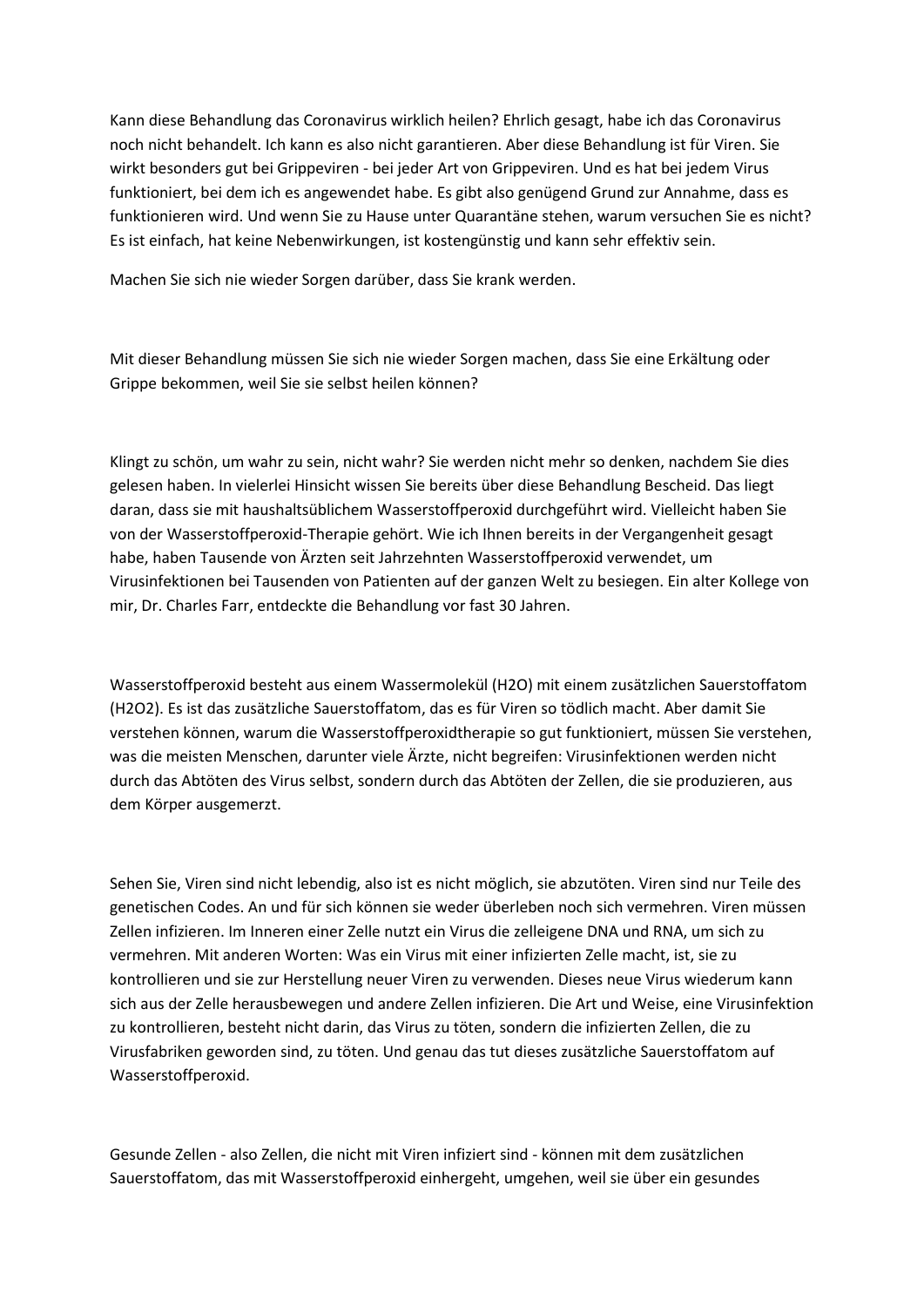antioxidatives Abwehrsystem verfügen. Aber wenn sie einmal mit einem Virus infiziert sind, verlieren sie einen Großteil ihrer Abwehrfähigkeit und werden dann leicht durch Wasserstoffperoxid zerstört.

Wasserstoffperoxid kann Infektionen so gut abtöten, da Gott Ihre Immunzellen so konzipiert hat, dass sie damit Infektionen aller Art abtöten und kontrollieren können. Wenn Ihre Immunzellen damit beschäftigt sind, die infizierten Zellen abzutöten, die Viren herstellen, stellen sie ihr eigenes Wasserstoffperoxid her, um dies zu tun. Und so funktioniert es im Grunde genommen. Die Wasserstoffperoxid-Therapie funktioniert, indem sie Ihre Immunzellen dabei unterstützt, die ihnen zugewiesene Aufgabe zu erfüllen.

Wasserstoffperoxid ist ein therapeutischer Slam Dunk, aber es gibt zwei Probleme

Ich habe noch nie gesehen, dass es bei einem Virus versagt hat. Ich habe alles behandelt, von der Grippe über die Enzephalitis bis zur viralen Lungenentzündung. Und von der Grippe über das Huta-Virus bis hin zum West-Nil-Virus - alles mit dem gleichen Ergebnis: Die Infektion verschwindet, und es gibt keine Nebenwirkungen.

Es gibt nur zwei Probleme mit der Therapie von Dr. Farr. Erstens: Sie ist billig. Und schlimmer noch, man kann sie nicht patentieren, weil H2O2 eine natürlich vorkommende Verbindung ist. Das bedeutet, dass Big Pharma nicht interessiert ist. Und da die meisten Ärzte alle ihre Informationen von Big Pharma erhalten, haben die meisten von ihnen noch nie davon gehört. Zweitens handelt es sich um eine intravenöse Therapie. Man muss also einen Arzt aufsuchen, um sie zu bekommen. Aber solange Sie einen Arzt haben, der weiß, wie man die Behandlung richtig anwendet, können Sie jede Virusinfektion, die Sie jemals bekommen werden, buchstäblich ausschalten.

Wie man den Arzt vermeiden kann

Glücklicherweise gibt es einen sicheren und einfachen Weg, die Notwendigkeit eines Arztes zu umgehen. Und Sie müssen sich keine Nadel in den Arm stecken, damit es funktioniert. Es gibt eine neue Art der Wasserstoffperoxid-Therapie, die fast so wirksam ist wie die Infusion. Und besser als die IV-Methode kann diese neue Behandlung zu Hause durchgeführt werden. Und sie ist lächerlich billig sogar billiger als die Infusion.

Man nennt sie vernebeltes Wasserstoffperoxid. Und so habe ich davon erfahren.

Vor einigen Jahren sah ich eine Patientin mit Asthma, die das Asthmamedikament, das ihr Arzt ihr in einem Vernebler verabreicht hatte, einnahm. Ein Vernebler ist ein Gerät, das eine Flüssigkeit in winzige Bläschen umwandeln kann. Ich meine wirklich winzige Bläschen. Blasen, die so winzig sind, dass sie nur unter dem Mikroskop zu sehen sind. Wenn diese Bläschen aus dem Zerstäuber kommen, sind sie so klein, dass sie wie Rauch aussehen.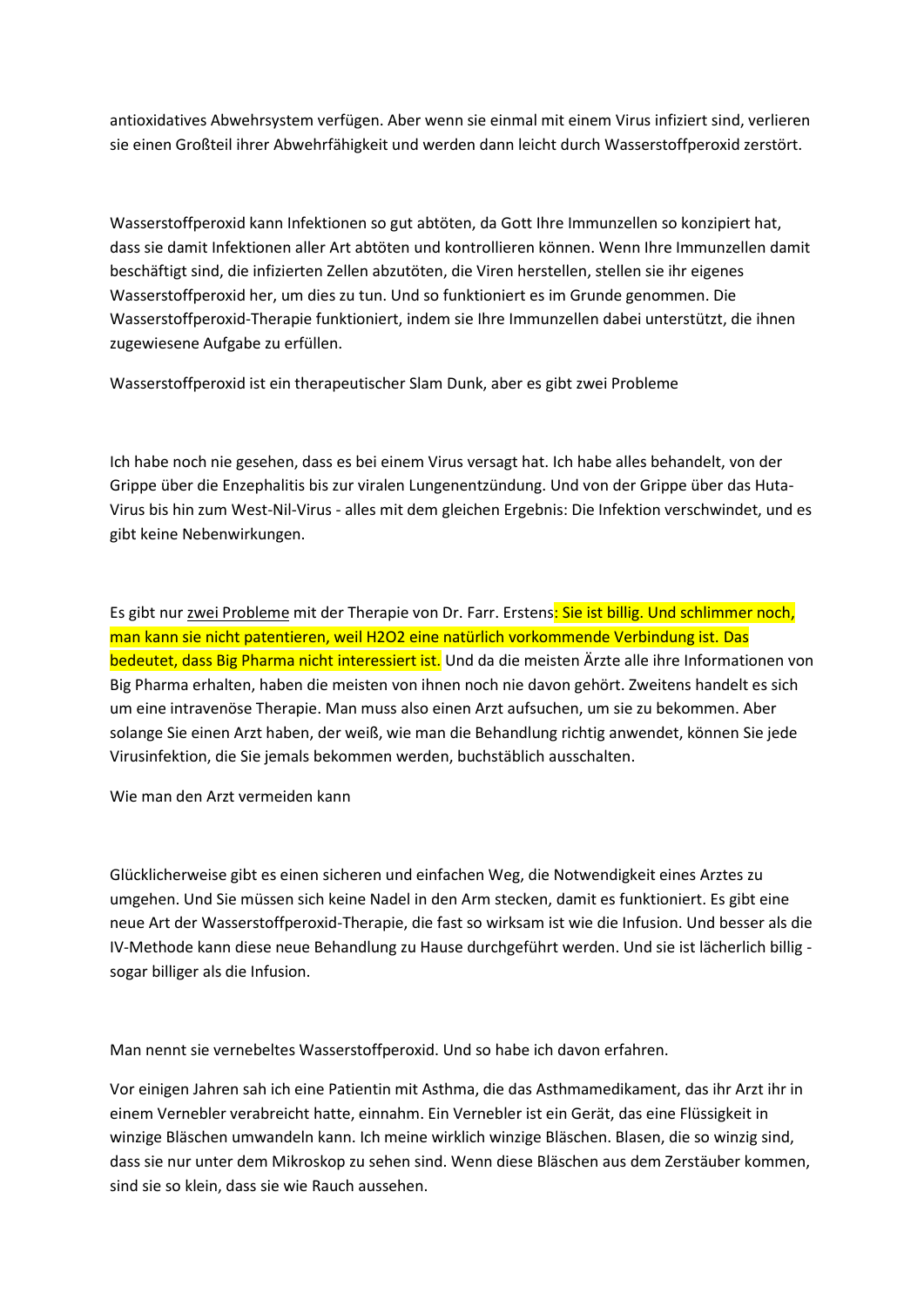Die Bläschen sind so klein, dass sie ohne Beschwerden oder Irritationen bis in die tiefsten Regionen der Lunge eingeatmet werden können. Das ist eine gute Möglichkeit für Asthmatiker, die Medikamente zu bekommen, die sie brauchen, um ihre Lungen zu öffnen. Aber es gibt noch etwas anderes, was ich bei Verneblern noch nie in Betracht gezogen habe - Vernebler haben eine systemische Wirkung.

Als ich diese spezielle Patientin fragte, warum sie die Vernebler nicht so oft eingesetzt hat, wie sie sollte, sagte sie, es seien die Nebenwirkungen. Und dann sagte sie etwas, das mir wirklich auffiel. "Dr. Shallenberger, wenn ich das Medikament im Vernebler einnehme, fühle ich die Nebenwirkungen genauso stark, wie wenn die Ärzte mir das gleiche Medikament im Krankenhaus intravenös verabreichen. Es ist unglaublich stark und wirkt auf meinen ganzen Körper."

Hier ist, warum sie sich so fühlte

Diese winzigen Bläschen brachten nicht nur die Medizin in ihre Lungen, sondern auch den ganzen Körper über ihre Lungen. Und sie verteilten sie auf eine Weise, die für sie genauso spürbar war, wie wenn das gleiche Medikament direkt in ihre Venen gelangt. Und da kam mir ein Gedanke. Warum nicht das Verneblersystem verwenden, um Behandlungen nicht nur in die Lungen, sondern in den ganzen Körper zu verabreichen?

Also ging ich zur Arbeit und begann, meinen Patienten Wasserstoffperoxid durch einen Vernebler statt intravenös zu verabreichen. Der erste Patient, bei dem ich es angewendet habe, war ich. Ich war zu dieser Zeit nicht krank. Aber ich wollte nur sichergehen, dass die Mischung, die ich verwendete, die richtige Konzentration für die Lunge war. Ich fand die Behandlung extrem einfach und sehr angenehm. Es war, als ob man die reinste Luft einatmen würde, die man sich vorstellen kann. Und es war in keiner Weise irritierend.

Dann fand ich mein erstes Versuchskaninchen - meine Frau Judy. Judy hat vor langer Zeit gelernt, dass einer der "Segen" der Heirat mit mir darin bestand, dass sie oft das Privileg hatte, an ihr zu experimentieren. Und als sie die ersten Symptome einer Grippe entwickelte, ließ ich sie, anstatt sie sofort an eine Wasserstoffperoxid-IV anzuschließen, den Vernebler jede wache Stunde 10 Minuten lang verwenden.

Eigentlich war sie froh, dies auszuprobieren. Sie hat sehr kleine Venen, und es ist schwierig für die Krankenschwester, ihr eine Infusion zu verabreichen. Durch die Behandlung mit dem Vernebler konnte sie die Grippe innerhalb von 72 Stunden loswerden. Ich wusste, dass ich auf der richtigen Spur war, denn Wasserstoffperoxid intravenös zu verabreichen, funktioniert nicht viel besser als das.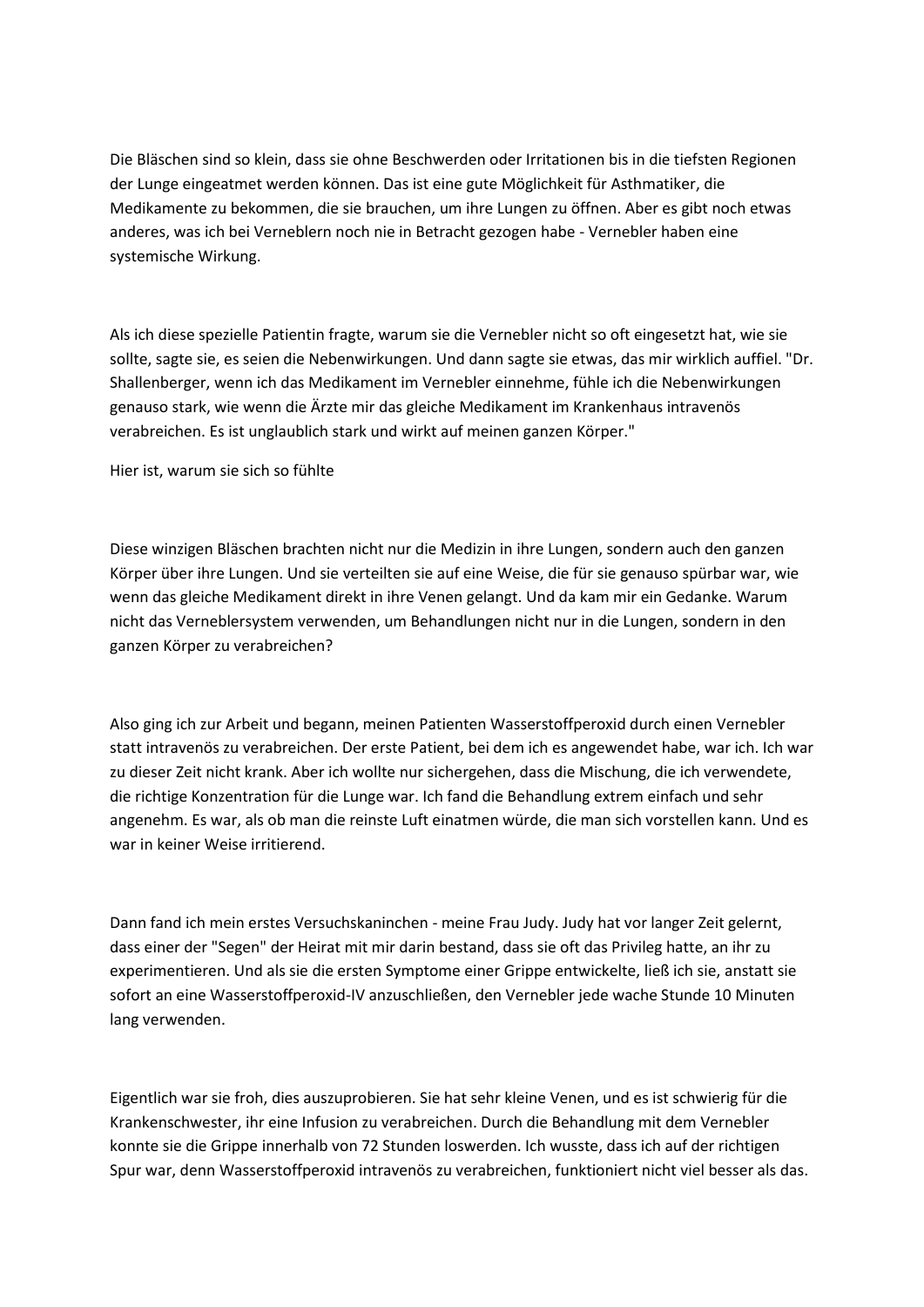Als nächstes kaufte ich ein Dutzend Vernebler und begann, meinen Patienten die Behandlung anzubieten.

Seitdem habe ich Hunderte von Fällen von Erkältungen, Grippe, Nebenhöhlenentzündungen und Bronchitis behandelt, alle mit den gleichen großartigen Ergebnissen. Und ich stellte fest, dass die Vernebler-Behandlungen tatsächlich einen Vorteil gegenüber der IV-Therapie haben, den ich anfangs nicht in Betracht gezogen hatte. Und zwar, dass das Wasserstoffperoxid nicht nur über die Lunge in den gesamten Körper verteilt wird, sondern auch direkt in die Bereiche des Körpers gelangt, die am meisten von Viren betroffen sind - die Nebenhöhlen, der Rachen, die Bronchien und die Lunge.

#### So machen Sie das

Sprechen Sie mit Ihrem Arzt über die H2O2-Therapie. Ihr Arzt kann Ihnen helfen, einen Vernebler zu bekommen. Und bitten Sie ihn, die unten beschriebene Wasserstoffperoxidformel vorzubereiten und Ihnen zur Verfügung zu stellen. Einen Arzt, der eine Wasserstoffperoxidtherapie anwendet, finden Sie unter www.acam.org und unter www.oxygenhealingtherapies.com in der Rubrik Überweisungen. Suchen Sie nach Ärzten, die sagen, dass sie oxidative Medizin anwenden (dies ist eine andere Art, die Wasserstoffperoxidtherapie zu beschreiben). Bei Aufbewahrung im Kühlschrank bleibt die Formel etwa 12 Monate lang aktiv. Tut mir leid, sie ist nicht unbegrenzt haltbar. Das liegt daran, dass sich das Wasserstoffperoxid mit der Zeit allmählich in Wasser umwandelt. Sie können entweder während der Grippesaison etwas davon bereithalten oder sich von Ihrem Arzt etwas schicken lassen, sobald Sie es brauchen.

Geben Sie diese Formel Ihrem Arzt: Geben Sie zu einem 100-ccm-Beutel mit normaler Kochsalzlösung 5 cc Wasserstoffperoxid pharmazeutischer Qualität (3%).

Bewahren Sie diese einfach im Kühlschrank auf, bis Sie das Gefühl haben, dass Sie vielleicht an einem Virus erkranken. Wie bei jeder Virusbehandlung ist es wichtig, die Behandlung so schnell wie möglich durchzuführen, um die besten Ergebnisse zu erzielen. Und das ist einer der anderen großen Vorteile der Vernebler-Behandlung. Wenn Sie am Wochenende oder an einem Feiertag an etwas erkranken, ist das kein Problem. Sie können mit der Behandlung beginnen, ohne warten zu müssen, bis die Klinik Ihres Arztes öffnet.

Die Behandlungen sind einfach. Schließen Sie einfach eine Verabreichungsmaske an den Ausgang des Verneblers an (Einzelheiten finden Sie in der Bedienungsanleitung des Geräts). Geben Sie dann 3 cc des Wasserstoffperoxid-Gemisches in den Vernebler. Legen Sie die Maske über Mund und Nase und atmen Sie, bis die Lösung verschwunden ist. So einfach ist das.